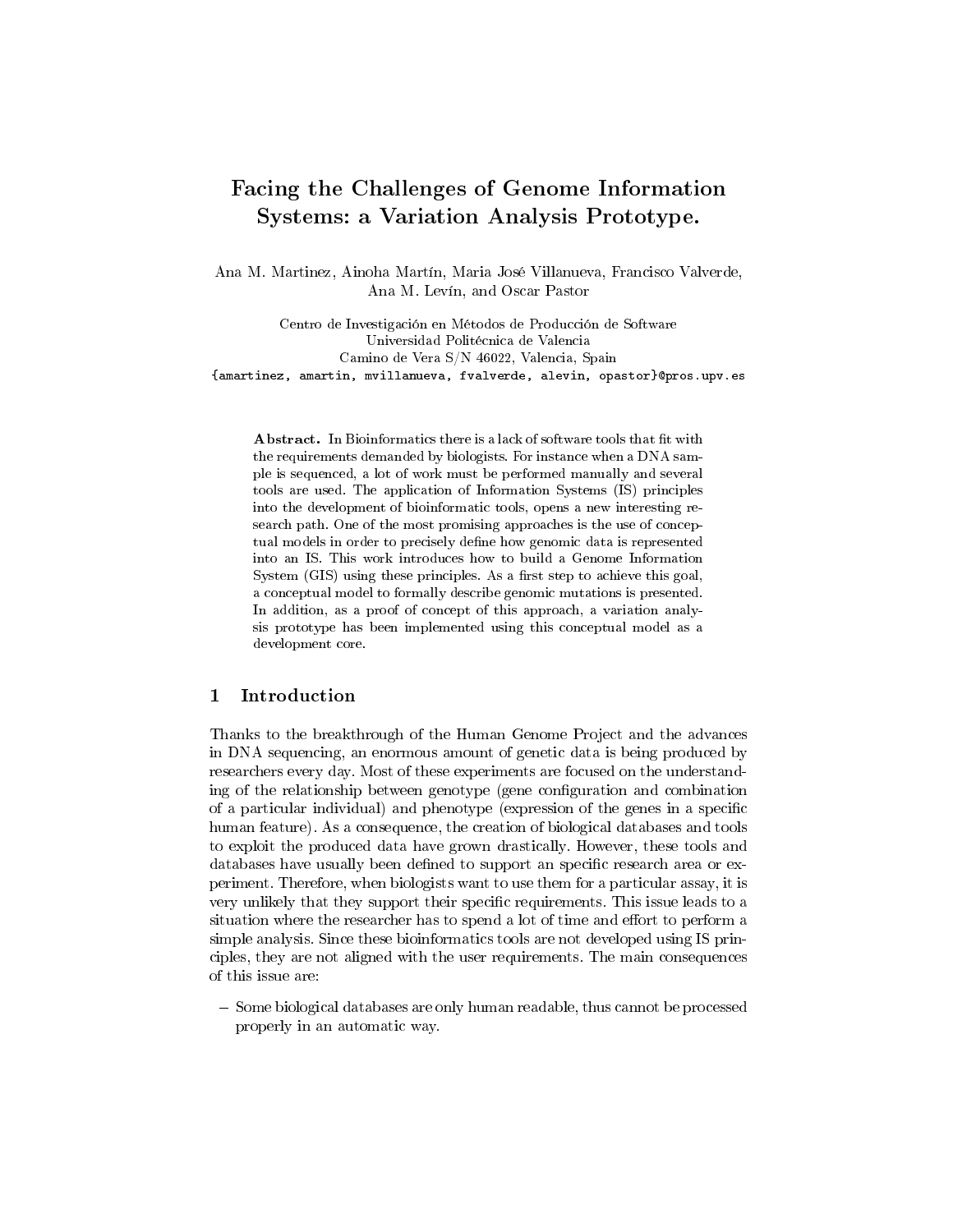- $-$  The extraction of relevant data is difficult because it is spread around different databases.
- Since several tools are required to analyze the data, the specification of the tooling workflow and integration is far from trivial.
- Inclusion of new studies and bibliography into the available tools turns into a hard task.

With the goal of facing these issues, some researchers have proposed [1] the development of Genomic information Systems (GIS), an IS specifically designed to handle a big amount of genomic data. In this work, a new approach to develop GIS is proposed: the use of conceptual models to organize genomic data and guide the development. Thanks to the close collaboration with biologists in the context of this research project, the gap between the disciplines of Software Engineering and Genetics is solved. The result of this interdisciplinary collaboration is a conceptual model that guides the alignment of concepts among both fields. Therefore the design and implementation of the software artifacts that made up a GIS becomes an easier process.

Following that idea, this paper presents a GIS prototype that analyzes a DNA sequence in order to find documented variations for a specific gene. Once all variations are located in the sequence, the prototype splits them in two groups: one group contains harmless variations and the other one contains variations that produce a change in gene or protein function. For those in the last group, their specific phenotype is reported as it has been described in the literature.

This information is bibliographically referenced and gathered in a report that helps the researcher to understand the genetic meaning of the variation and why it produces a certain phenotype. This is very useful because it can speed up the diagnosis of a specific disease. Furthermore, it is widely accepted that an early disease detection might be determinant. The main contribution of this work is that the GIS development is supported by a set of conceptual model entities that formalize the domain concepts related with genomic variations. As a consequence, the conceptual model plays an integration role to provide the genomic knowledge in an unambiguous way and independent from specific datasource details.

With that goal in mind, the rest of the paper is organized as follows. In section 2 a review of DNA variation analysis tools is presented. Section 3 details a conceptual model for describing genomic variations. Section 4 describes how the variation analysis prototype has been developed. Finally, in section 5 conclusions and future work are stated.

# 2 Related Work

In recent years, several commercial tools have been developed to provide genomic analysis. These tools can perform tests in order to estimate the customer probability to suffer certain diseases. Navigenics [2], 23andMe [3] and  $deCODEme [4]$ are the most relevant tools in this field. The differences between them are briefly summarized in Table 1. However, the accuracy of these tools is far from ideal.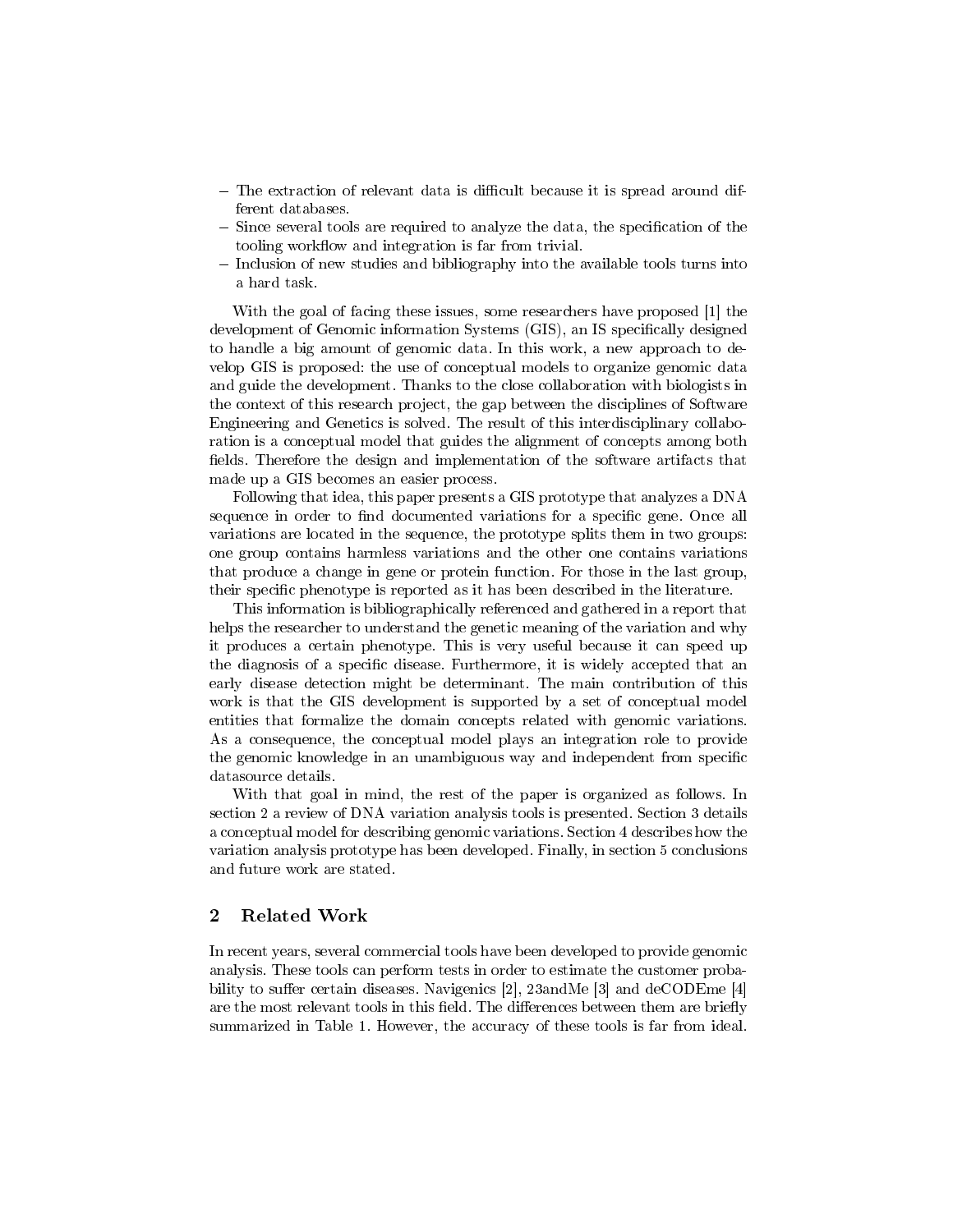Results are not reported in an unambiguous way because biological concepts are not precisely defined. Without a conceptual model that guides the precise definition of the domain, further integration with external tools is complex to achieve.

Another drawback of these tools is that the only variations reported are SNPs (Single Nucleotide Polymorphism). The conceptual model improves the reports quality because other complex variations such as repetitive insertions or deletions are classified. Furthermore the diseases detected by these commercial tools are constrained to the number of supported genes. The use of a conceptual model overcomes this constraint because provides guidelines to support several gene sequence references and their new discovered variations.

|                                                                       | Navigenics                         | 23andMe      | deCODEme     |
|-----------------------------------------------------------------------|------------------------------------|--------------|--------------|
| Analysis Type                                                         | Genotyping                         | Genotyping   | Genotyping   |
| Platform                                                              | $\vert$ Affymetrix $\vert 5 \vert$ | Illumina [6] | Illumina [6] |
| Variations (million) 1 (only SNP) $ 0.5$ (only SNP) $ 1.2$ (only SNP) |                                    |              |              |
| Detected diseases                                                     | 28                                 | 51           | 49           |

Table 1. Comparison of DNA analysis tools.

# 3 A Conceptual Model for Describing Variations

The main objective of the conceptual model presented in this paper is to establish a connection point between the genomic field and the GIS development domain. One of the main characteristics of the genomic field is heterogeneity. The unification of the relevant concepts is a difficult task, since genomic concepts are not precisely defined. Moreover, the field knowledge is still developing and these concepts are constantly evolving, making the organization of all the genetic data available more difficult.

Genetic databases are thus affected by this heterogeneity problem. Each database reflects the concepts according to the interpretation and terminology of a biologist. However, there are different definitions for the same concept; for example, a variation in the DNA sequence is referred under the terms: variation, mutation, polymorphism or SNP [7]. Even though all of them represent more or less the same concept, there are slight differences among them. The problem of heterogeneous data can be solved with the use of conceptual models, as some works have proposed [8]. The development of a conceptual model to represent the human genome is a useful approach to understand this complex domain since precise concepts are dened and related among them. If new concepts, relations or changes are discovered, they can be easily incorporated into the model.

The conceptual model presented here claims to be precise with genetic concepts and IS principles because it has been developed by software engineers and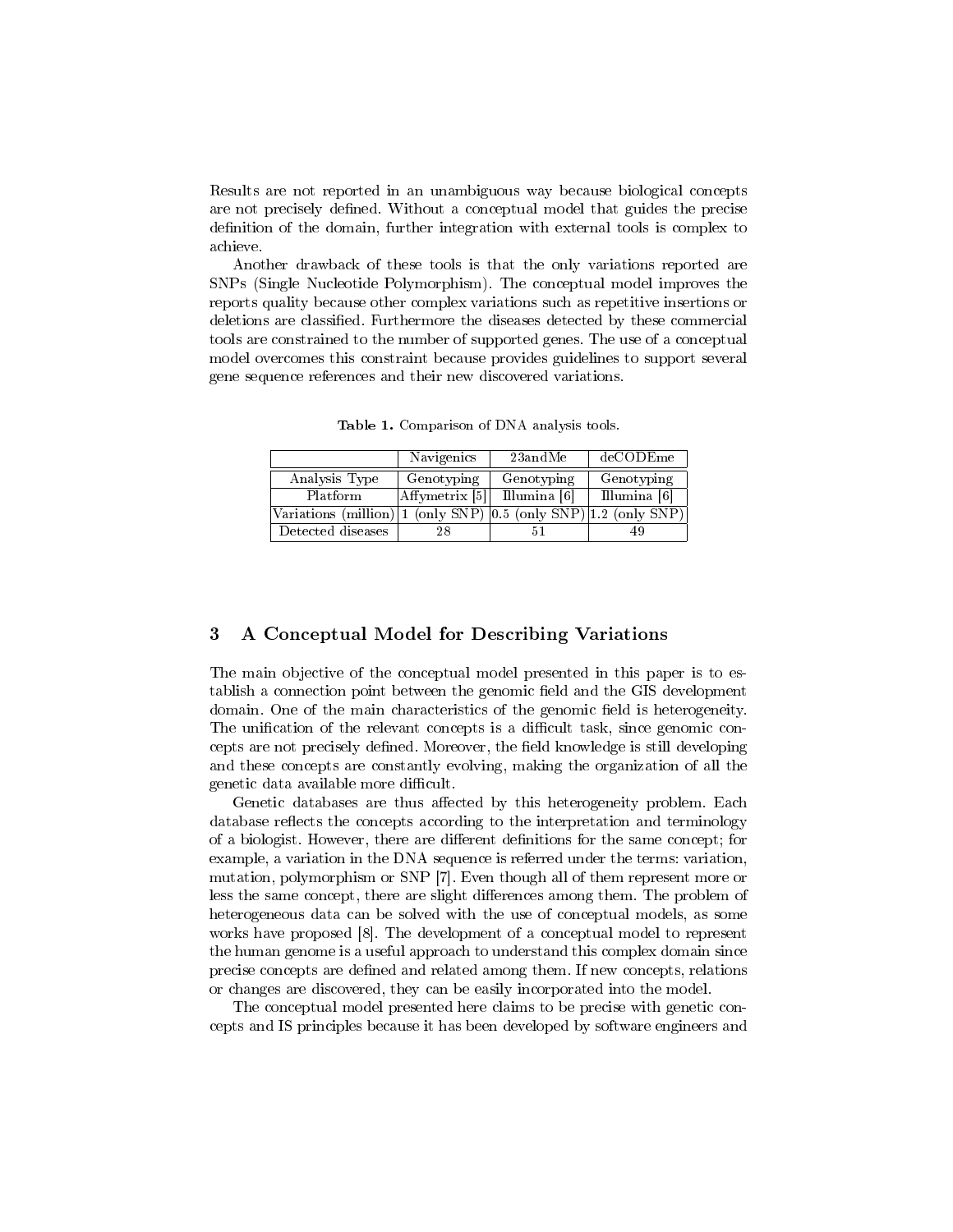biologists specialized in the genomic field. The model presented in this section is focus on the description of genomic variations. However, it is an excerpt of a widest one [9], whose main goal is the specification of the required human genome concepts for developing GIS.



Fig. 1. Conceptual Model for describing variations

Figure 1 shows the proposed conceptual model. At the top of the picture (1) Gene and Allele modeling entities are defined. Gene entity models the generic concept of gene whereas Allele entitiy represents the individual instances of a gene. The Allele entity has two specializations: Allelic Reference Type and Allelic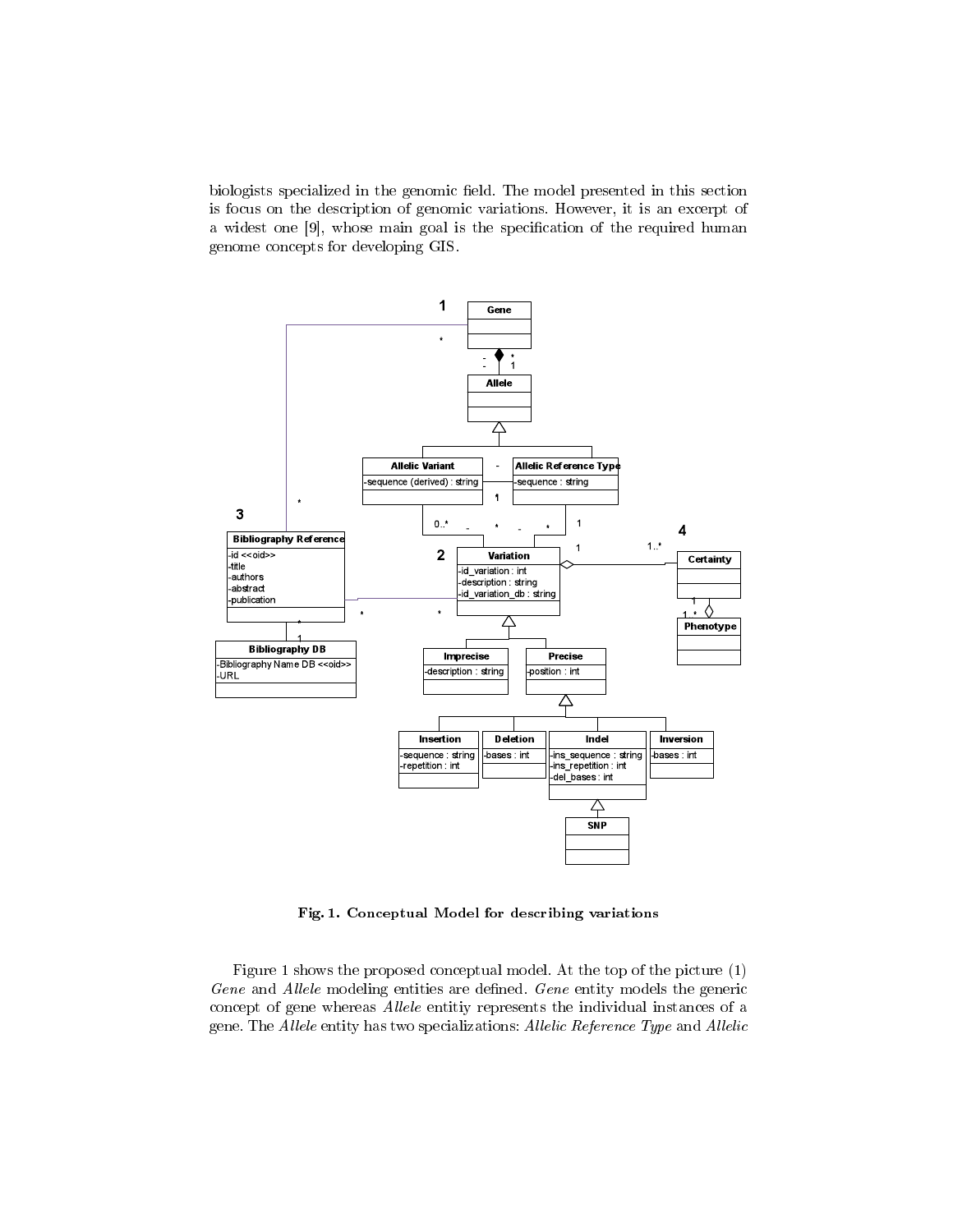Variant. Allelic Reference Type models the reference sequence that definesa "universal" gene to be used for comparison purposes. These reference sequences are extracted for trusted data sources as RefSeqGene database [10]. Allelic Variant represents a DNA sequence of an individual which has several variations from the allelic reference.

Each variation discovered by means of the comparison process performed over a sequence, is modeled by the Variation entity (2). The Variation entitiy stores all the variations documented in the genetic literature that are associated to some disease or to normal changes because of the intrinsic nature of an individual. This entity has two specializations: Precise variations, which define a variation that is completely located and Imprecise variations, whose location details are not specified. Precise variations are also categorized in four entities according to the change performed in the sequence : Insertion, Deletion, Indel (insertion/deletion) and Inversion. An indel can be categorized as SNP as well when it occurs at least in 1% of the population.

A variation that is specified in the model is always related to its phenotype, which is modeled by the *Phenotype* entity  $(3)$ . The *Certainty* entity specifies the probability that a phenotype could show up because of a concrete variation on the genotype. In case is identified a genotype-phenotype association, it is essential to know information about the bibliographic reference and the original database where the discovery was stated. This data is defined by the Bibliography Reference and BibliographyDB entity  $(4)$  respectively. As a first result of this conceptual model, a genetic database (GDB) has been created to store the variation information that is used by the presented GIS prototype.

# 4 A GIS Proof of Concept: a Variation Analysis Prototype

The main goal of the prototype is to show how conceptual models can be useful to define a GIS. One of the most common tasks in the genomic area is the analysis of the genomic sequences [11]. Researchers perform the analysis by doing a comparison between a certain DNA sample from a concrete gene and its reference sequence. The comparison is done using an alignment tool that shows a list of differences among them. After that, an experienced researcher has to decide which variations are relevant and which not. Then, they have to dive into the vast and non-structured amount of information that is scattered across the Web and search the bibliography that justifies each relevant variation. Performing this work manually is a tedious and time consuming task.

The proposed prototype reduces this time by automating the major part of the manual work. This automation can be done thanks to the conceptualization of the domain by the presented conceptual model. Data such as genes, variations, phenotypes and bibliographic references is now represented as perfectly dened conceptual entities. Thanks to this conceptualization, heterogeneity and data dispersion problems are solved, avoiding the manual preprocess of some noncomputer legible data and ensuring the quality of the data stored.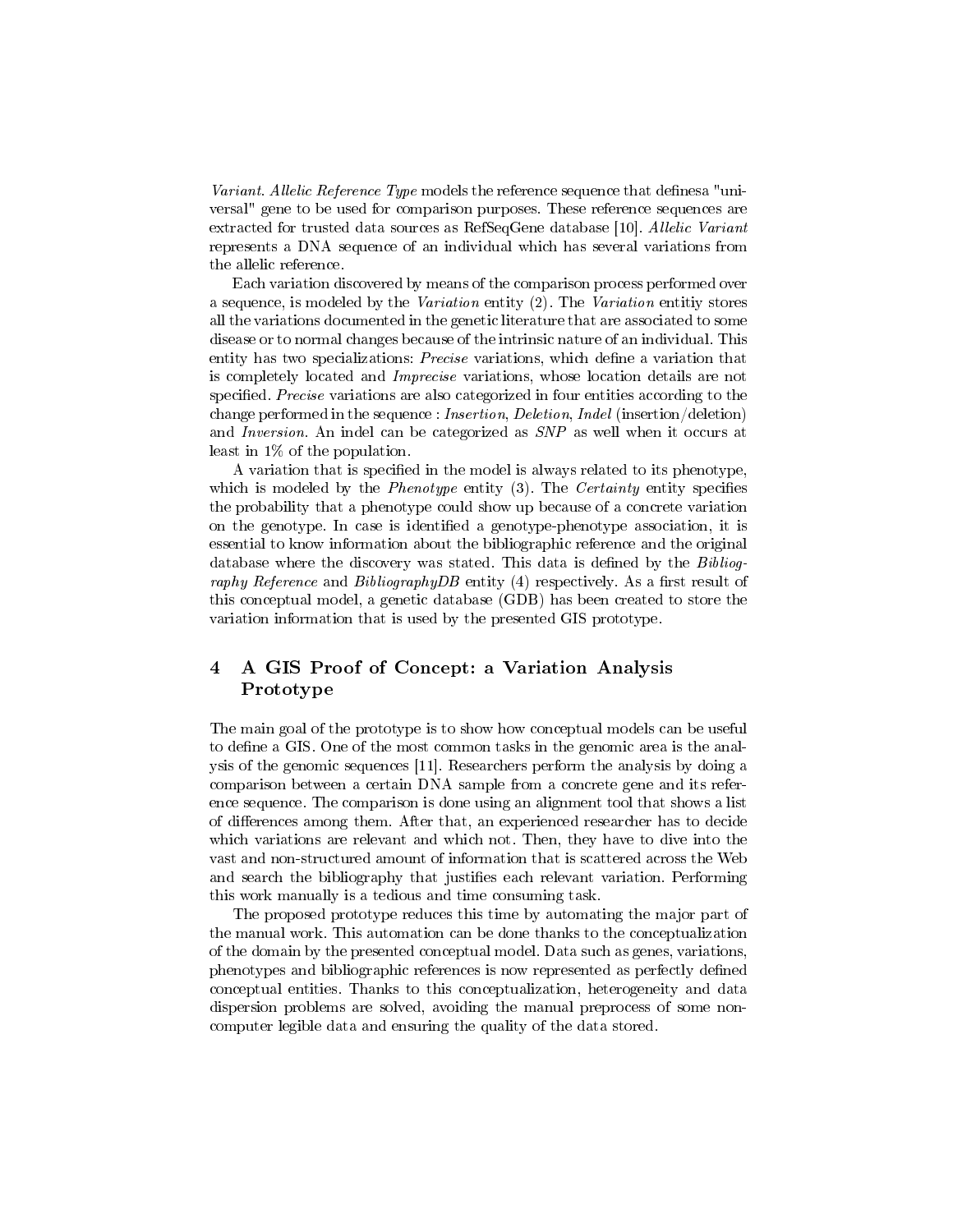

Fig. 2. Prototype Phases

The purpose of the presented GIS prototype is to receive a DNA sample from a patient and provide a report that helps the doctor to diagnose a certain disease. The experts only have to introduce the sample in the suitable format and review the provided results, forgetting everything about manual treatment and endless searches across the bibliography.

The analysis process performed by the prototype is summarized in figure 2. Some conceptual model entities that are used in the different steps are depicted in white rectangular boxes. The process is divided into five main steps:

- 1. Input data: The biologist selects a gene from the set supported by the prototype, for instance the BRCA1 gene, and introduces the DNA sample to be analyzed. The input of the sample can be performed manually or by uploading a file in FASTA format.
- 2. Alignment report: According to the selected gene, the prototype locates the suitable reference using the allelic reference entity. After that, an alignment process between the sample and the reference is carried out for finding variations. This alignment is performed using the BLAST algorithm [12], however importing results from DNA sequencing tools as Sequencher [13] will be supported in next versions. Using the defined conceptual model, each discovered difference is formalized as an instance of the variation entity. This formal-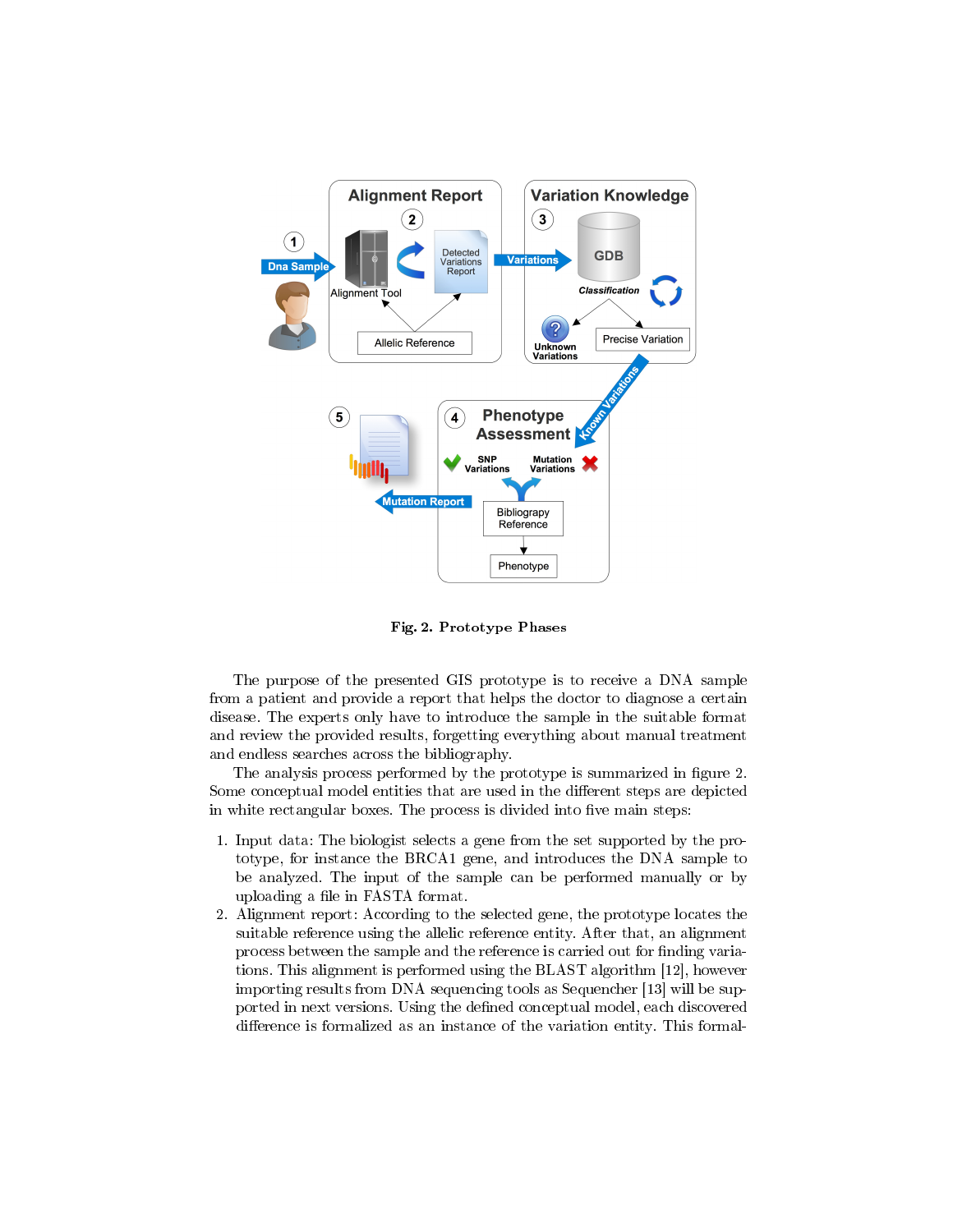ization, which it is not present at the moment in other tools or databases, is independent of the output from any alignment tool and provides a suitable way for exchanging variations. A report that summarizes all the changes is generated using these variation entities.

- 3. Variation knowledge: Thanks to the report generated in the previous phase the classification problem is simplified. Variations are located according to a well-know reference sequence and their positions match with the genomic data stored in GBD. Then, each variation is queried into the GDB to determine if it has been defined as a precise variation. If a variation cannot be found in our GDB is classified as unknown. At this point, known variations are classified into an specific type of sequence change. Unknown variations are classified as non-silent if the variation produces a change, in other words, an effect in the expected gene product (protein).
- 4. Phenotype Assessment: Variations classified as known may have some phenotype associated. In order to asses if the phenotype is related to an specific disease, a research publication is required to provide a trustful evidence. For those cases, the conceptual model describes the bibliographical reference that supports the phenotype for an specific variation. In the context of this work, variations with a pathogenic phenotype are classified as mutations whereas they are classified as SNPs if no negative phenotype is described.
- 5. Report creation: All the obtained information is gathered in a report. This report contains information about the variations found: mutations, variations whose phenotype is not a disease and unknown variations. Each variation is provided with the following information: the location where it was found in the sequence, its type (Insertion, Deletion, Indel or Inversion) and the number of nucleotides inserted or deleted. For the mutations found in the GDB their associated phenotype and its bibliography is added as well. Finally, the report file can be saved as a text document.

# 5 Conclusions and Future Work

This work proposes a GIS engineering solution in order to solve the problems of heterogeneity on the genomic domain. A conceptual model is presented which describes and defines formally the concepts related to genomic variations. As a proof of concept, a GIS prototype, which uses this conceptual model as background, has been implemented.

One of the advantages of using the presented GIS prototype is that the variation analysis can be performed using only one tool, avoiding the data workflow. In addition, using a conceptual model to guide the development simplifies the acquisition of the genetic data and can be precisely linked to the bibliography.

However, the study of the prototype performance working with real DNA samples must be analyzed. In order to fulfill this task, further studies related with sequencing algorithms and tools will be carried out.

Conceptual modeling of genes is not a completely novel research area. Some works [14] [15] [16] to organize the genomic data have also been proposed before. The main contribution of the presented work is that the conceptual model